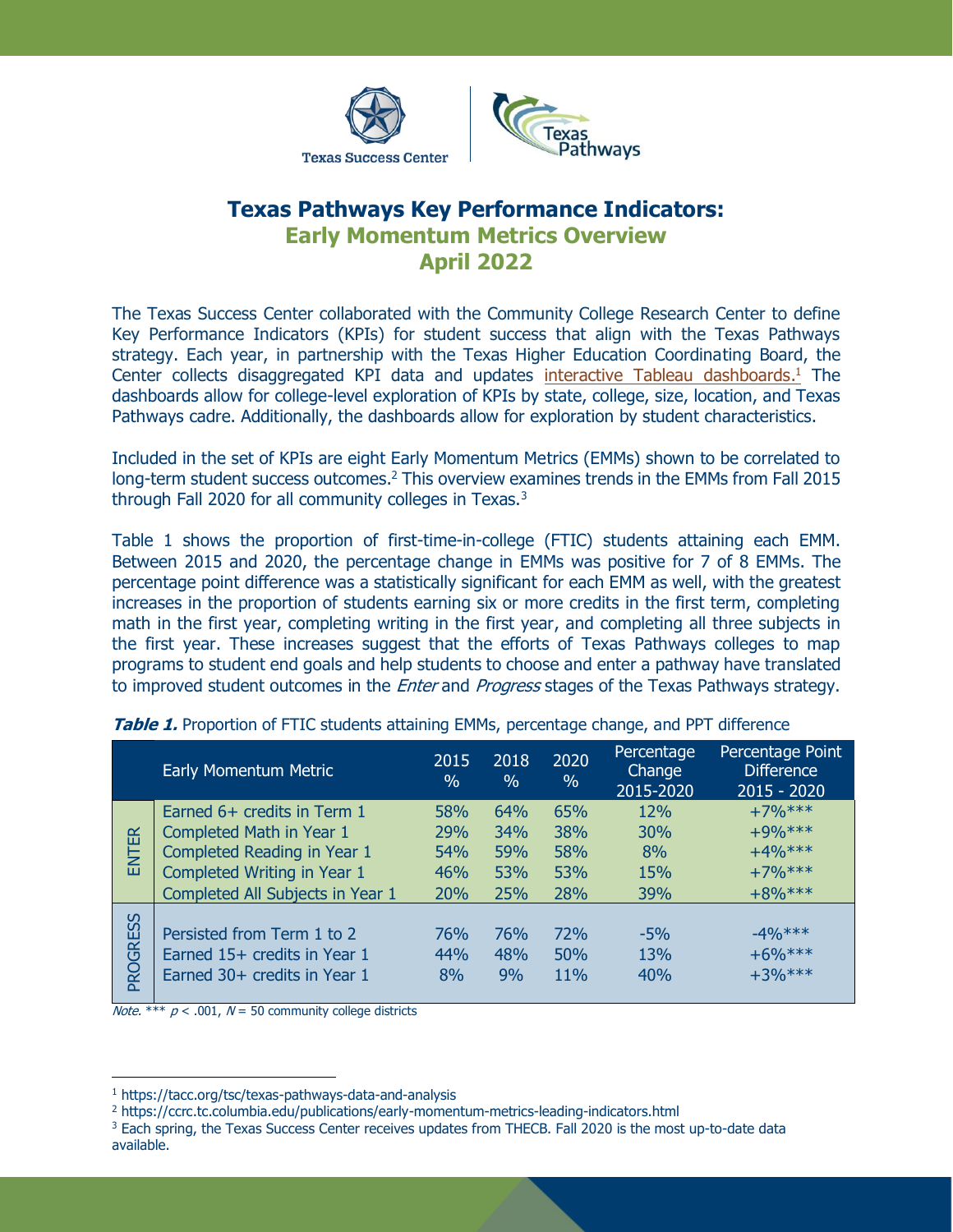Each KPI is disaggregated to examine outcomes for different student types. The Texas Pathways strategy is designed to help colleges improve equity through redesigned practices and policies that serve all students with a disproportionate positive impact for systemically underserved populations.

Between 2015 and 2020, there was growth in 7 of 8 EMMs for **African American, Hispanic, White**, and students from **other races and ethnicities** (Figure 1). African American and Hispanic student growth rates were at or above the state average growth rate in 5 EMMs: college-credit attainment in the first term, completion of math the first year, completion of reading in the first year, attainment of 15 credits in the first year, and attainment of 30 credits in the first year. African American students experienced large growth in reading and writing completion in the first year, compared to the state.



**Figure 1.** Percentage Point Difference in EMMs from 2015 to 2020: Race and Ethnicity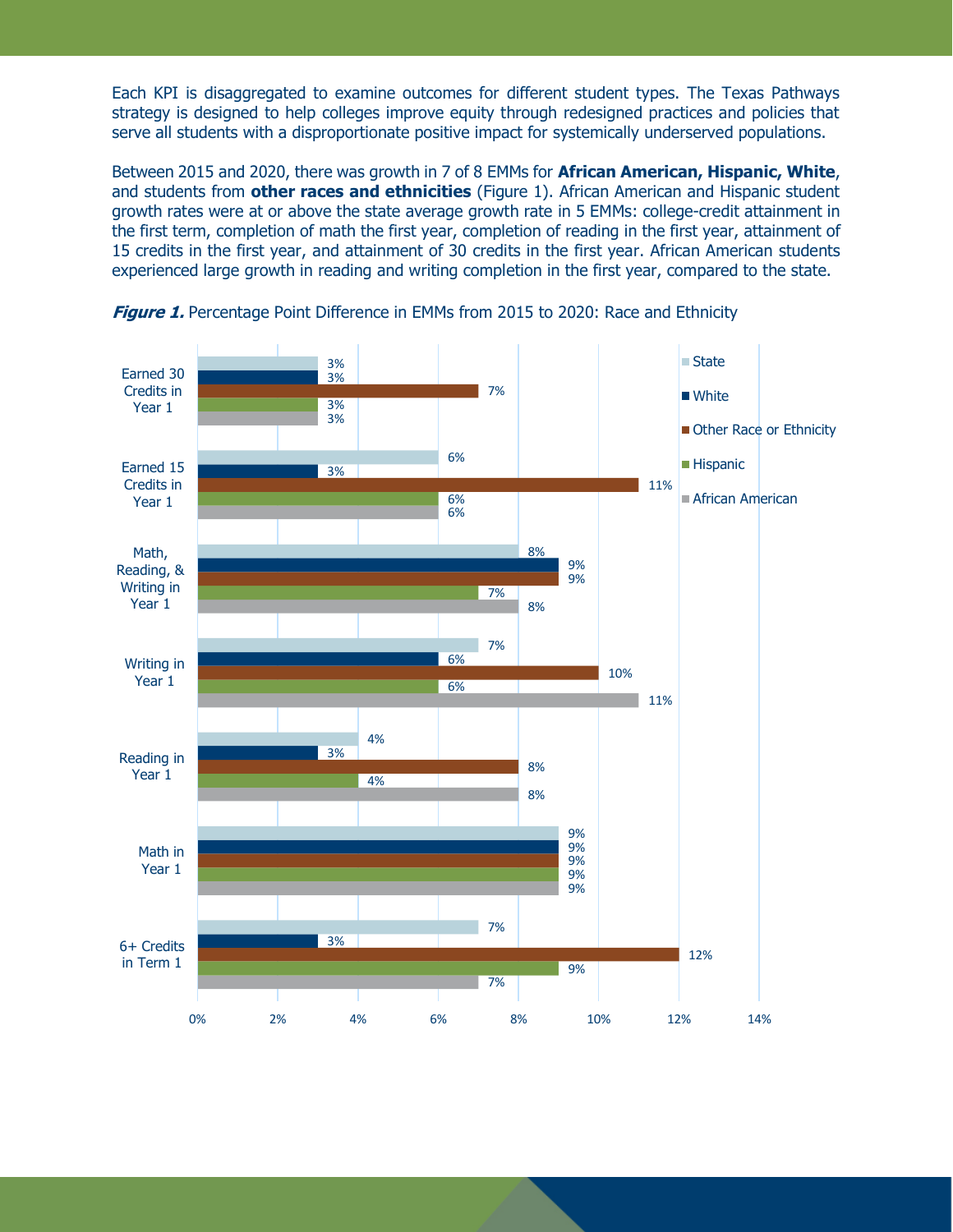Between 2015 and 2020, there was growth in 7 of 8 EMMs for students who **did not receive Pell grants** and students who **did receive Pell grants** (Figure 2). Compared to students who did not receive Pell grants, Pell recipients had larger percentage point increases in 7 EMMs, indicating that gaps between these two groups are closing for all EMMs, except persistence.

There was also growth in 7 of 8 EMMs for **part-time** and **full-time** students (Figure 3). Compared to full-time students, part-time students had larger percent increases in 4 EMMs, indicating that gaps between these two groups are closing for credit attainment in the first term, completion of reading, completion of writing, and attainment of 15 credits in the first year.